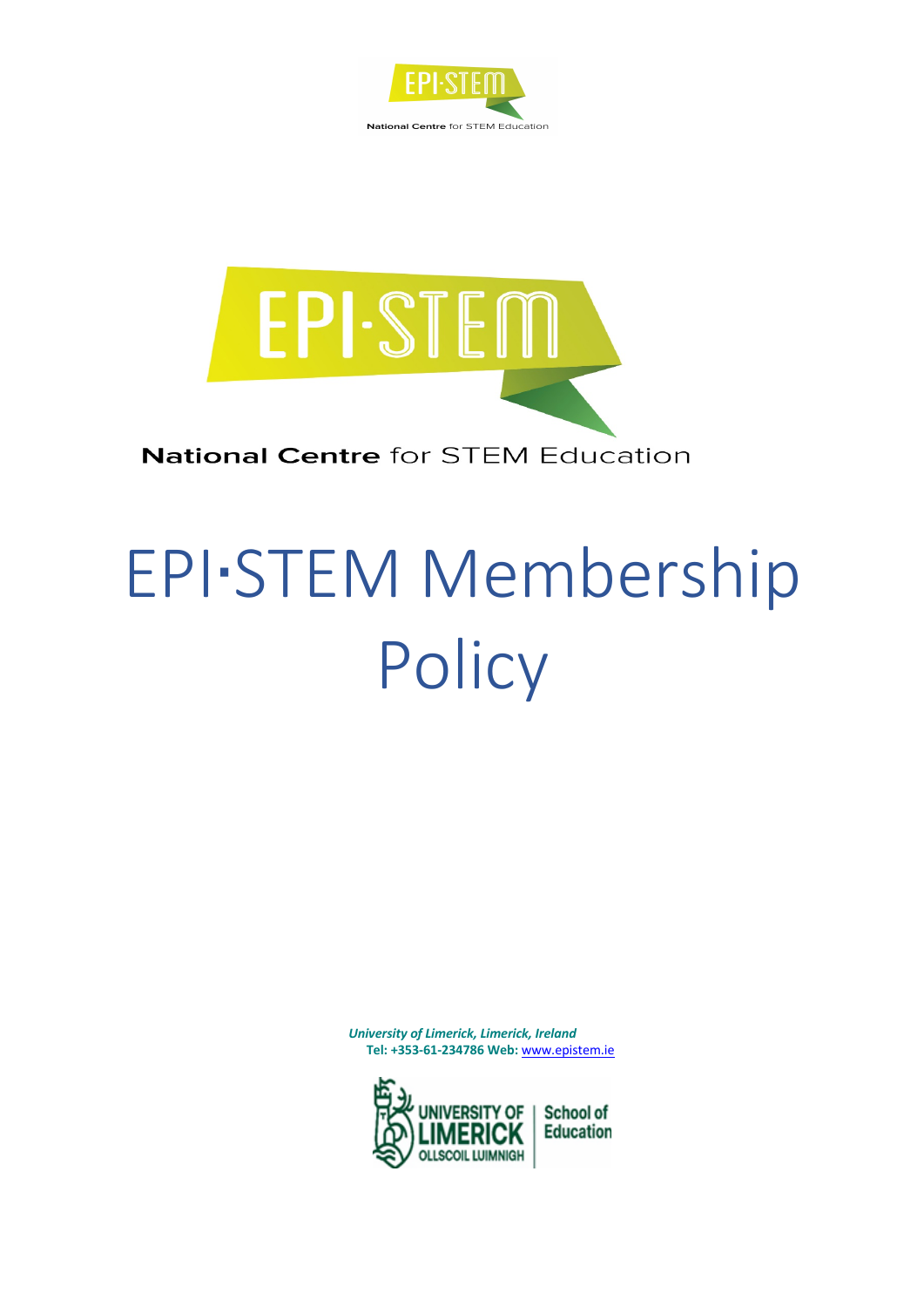

# 1.EPISTEM MEMBERSHIP STRUCTURE

## 1.1 EPI∙STEM MEMBERSHIP STRUCTURE

In addition to core EPI∙STEM members, made up of all staff employed or assigned to the centre, registered Masters and PhD students enrolled in EPISTEM etc., the following membership structure has been put in place to ensure that both local, national and international academics have opportunities to work closely with EPI∙STEM to advance STEM research.

| <b>MEMBERSHIP</b>           | <b>INSTITUTION</b>                                         | <b>EXAMPLE</b>                                           |
|-----------------------------|------------------------------------------------------------|----------------------------------------------------------|
| EPI STEM Adjunct            | University of Limerick and                                 | Members of the EPI*STEM                                  |
| Professors and Professor    | associated universities                                    | International Advisory Board                             |
| Emeritus                    |                                                            |                                                          |
| <b>EPI</b> ·STEM Associates | University of Limerick and                                 | Academics involved in STEM                               |
|                             | associated Higher Education                                | education, research and                                  |
|                             | <b>Institutes</b>                                          | development from the School of                           |
|                             |                                                            | Education, the Faculty of                                |
|                             |                                                            | <b>Education and Health Sciences</b>                     |
|                             |                                                            | and from other faculties at UL                           |
|                             |                                                            | and elsewhere                                            |
| <b>EPI</b> -STEM Visiting   | International                                              | International academics                                  |
| Professors, Fellows and     | colleagues/collaborators (e.g                              | involved in STEM (and                                    |
| Researchers                 | through the Erasmus+ projects                              | STEAM) education, research                               |
|                             | $etc.$ )                                                   | and development from faculties<br>external to UL         |
|                             |                                                            |                                                          |
| EPI STEM Research &         | University of Limerick and<br>outreach centres and schools | Experienced STEM teachers,                               |
| Development Officers        |                                                            | and doctoral students working in<br>STEM (STEAM) related |
|                             |                                                            | research and development                                 |
|                             |                                                            | projects e.g. HEA project on                             |
|                             |                                                            | Science and Math Teacher CPD                             |
| Friends of EPI STEM         | University of Limerick,                                    | STEM student teachers, in                                |
|                             | Erasmus Exchange Students,                                 | undergraduate or postgraduate                            |
|                             | STEM Subject Associations.                                 | ITE programes who volunteer to                           |
|                             |                                                            | become part of EPI*STEM                                  |
|                             |                                                            | activities e.g. classroom                                |
|                             |                                                            | pedagogies, teacher CPD etc.                             |
| EPI.STEM Out-Of-Field       | University of Limerick,                                    | e.g. Out-of-Field Math Teachers                          |
| Teachers                    | EPI*STEM and the                                           | upskilling in the PDMT program                           |
|                             | Department of Education and                                |                                                          |
|                             | Skills                                                     |                                                          |

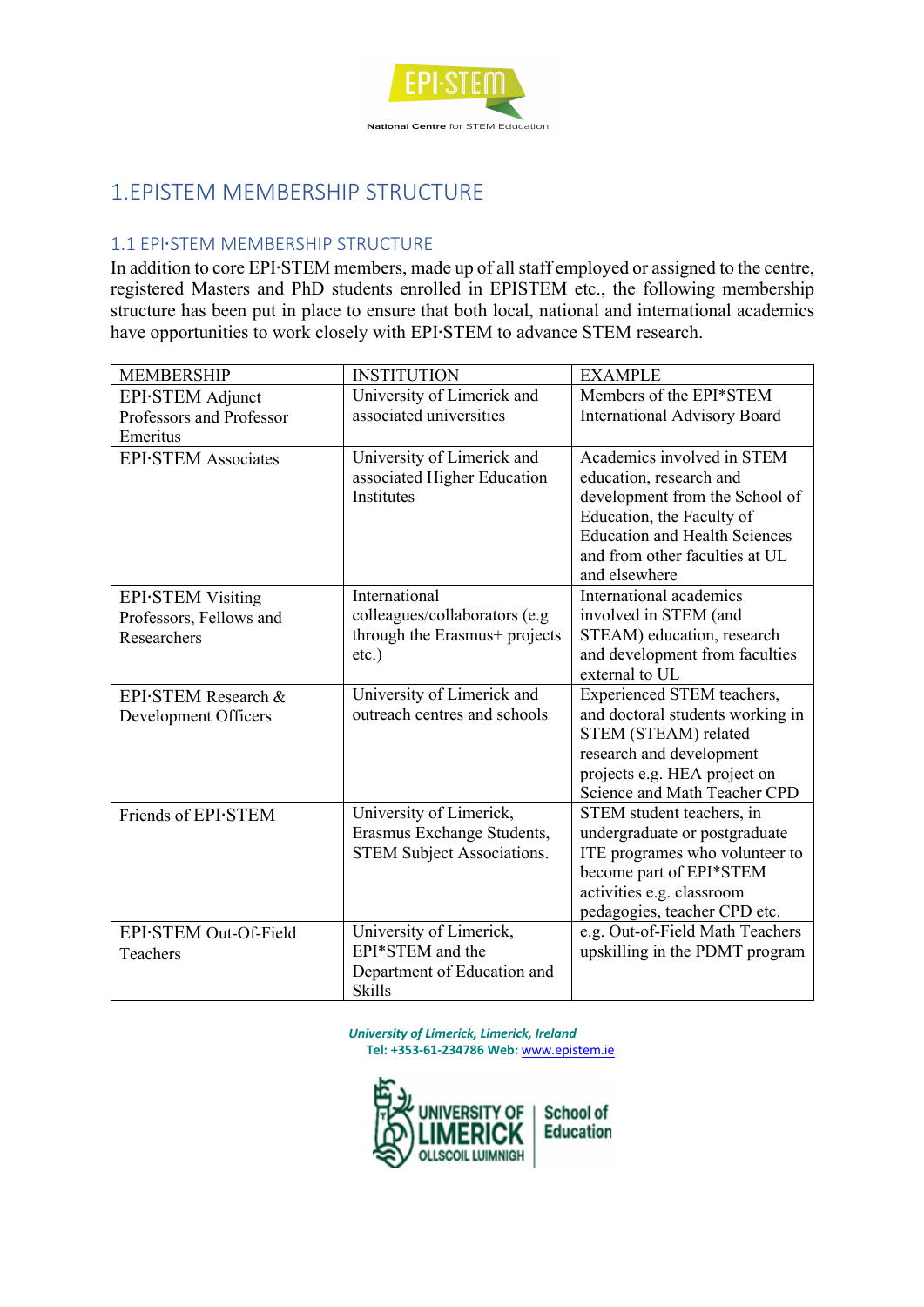

## 1.2 HOW TO BECOME A MEMBER

Most memberships will be by invitation, with the exception of the EPI∙STEM Associates scheme. For this scheme we are asking interested faculty members at UL and in the School of Education to make contact with us and to submit a brief application. We want to arrive at an ethical agreement upfront with faculty so that we can support a mutual and productive relationship for the development of cutting-edge research and development in EPI∙STEM. The application form to support this process is found in Section 2.

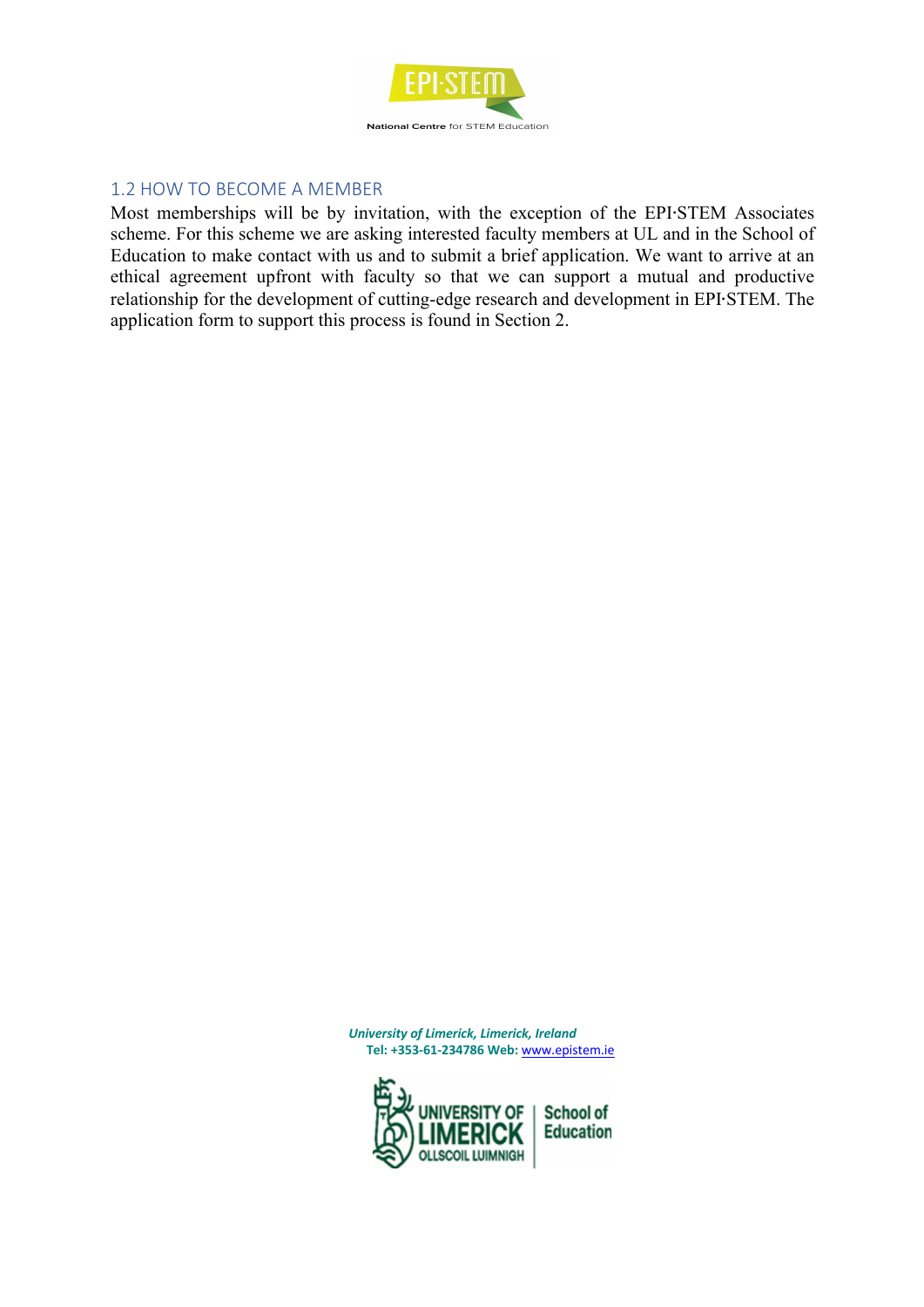

# 2. EPISTEM ASSOCIATES INITIATIVE

### 2.1 PURPOSE

The purpose of the EPI∙STEM Associates Initiative is to recognise the extensive work being done in the area of STEM research and development across UL and other Higher Education Institutes. It seeks to develop mutually beneficial working relationships with colleagues in the School of Education, the Faculty of Education and Health Sciences, other UL faculties and other Higher Education Institutes to strengthen links with faculty involved in research and development activities in STEM education through EPI∙STEM, The National Centre for STEM Education. Under this initiative it is hoped that EPI∙STEM would work with colleagues across faculties and HEIs to develop a supportive research community of practice that looks to harness contributions that people are willing and eager to make towards STEM research and development. In future, we envisage that this associates initiative will lead to the submission of large-scale collaborative competitive funding bids and projects with a national and international STEM focus.

#### 2.2 ELIGIBILITY

Academics regularly working in STEM education, research, development and outreach activities or academics whose work is predominantly situated outside of the STEM disciplines but who are working on a project(s) that relate in some way to the STEM disciplines will be considered eligible for membership of the EPI∙STEM associate initiative. Please note that membership of the EPI∙STEM Associates initiative will have no bearing on your contractual obligations.

## 2.3 EPI∙STEM ASSOCIATES BENEFITS AND EXPECTATIONS POLICY

#### 2.3.1 Benefits of Membership

The following are some benefits we envisage for those who become an EPI∙STEM associate:

- 1. Use of EPISTEM name and reputation;
- 2. Opportunities to work with colleagues and to develop a critical mass to support your own research and development;
- 3. Access, on request, to EPI∙STEM space<sup>1</sup> for conferences, CPD events, STEM project events etc.
- 4. Access, on request, to administration support<sup>1</sup> for research and development projects in STEM;
- 5. Web presence/profile on the EPI∙STEM website;

<sup>1</sup> Subject to availability

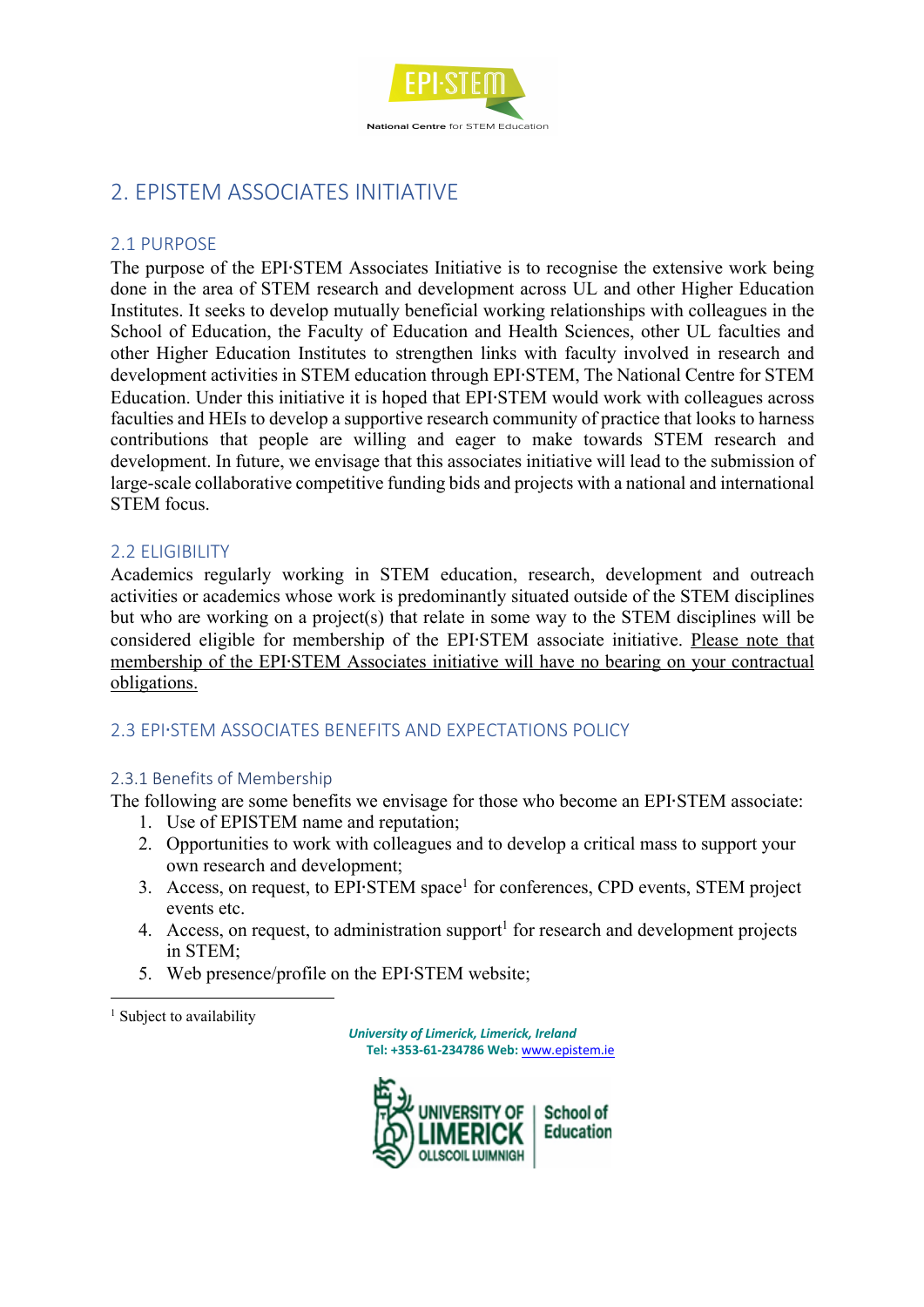

- 6. Support, on request, from EPI∙STEM academic staff for research and development projects that align with research interests;
- 7. Social media support to publicise academic/education/development/outreach achievements.

#### 2.3.2 Expectations of EPI∙STEM Associates

The following is what is expected of EPI∙STEM associates:

- 1. Communicate with Director of EPI∙STEM and the core team when a research & development project and/or potential funding streams are identified in order to develop a mutual understanding of the project; the practical needs of the project and to identify the supports that EPI∙STEM can offer;
- 2. Deliver and participate in lunchtime seminars (associates will be asked to deliver a maximum of one lunchtime seminar based on their work in any academic year);
- 3. Assist in populating the EPI∙STEM newsletter, which is released twice a year, by writing very brief aritcles in relation to any of your recent STEM publications/outreach events/acheievements etc.;
- 4. Acknowledgement of EPI∙STEM in conference proceedings and other relevant publications and in relevant public fora;
- 5. Submit your metrics for any publication/funding in the area of STEM research and development on an annual basis and provide EPI∙STEM with permission to use these metrics.

#### 2.4 APPLICATION PROCESS

In order to apply to become an EPI∙STEM associate please contact us to arrange a meeting at your convenience with the Director through the office of Helen Fitzgerald, Executive Administrator of EPI∙STEM Helen.Fitzgerald@ul.ie. We will also require you to complete the attached application form in Appendix A.

**Dr Geraldine Mooney Simmie & Dr. Niamh O'Meara Director and Co-Director, EPI**∙**STEM The National Centre for STEM Education**